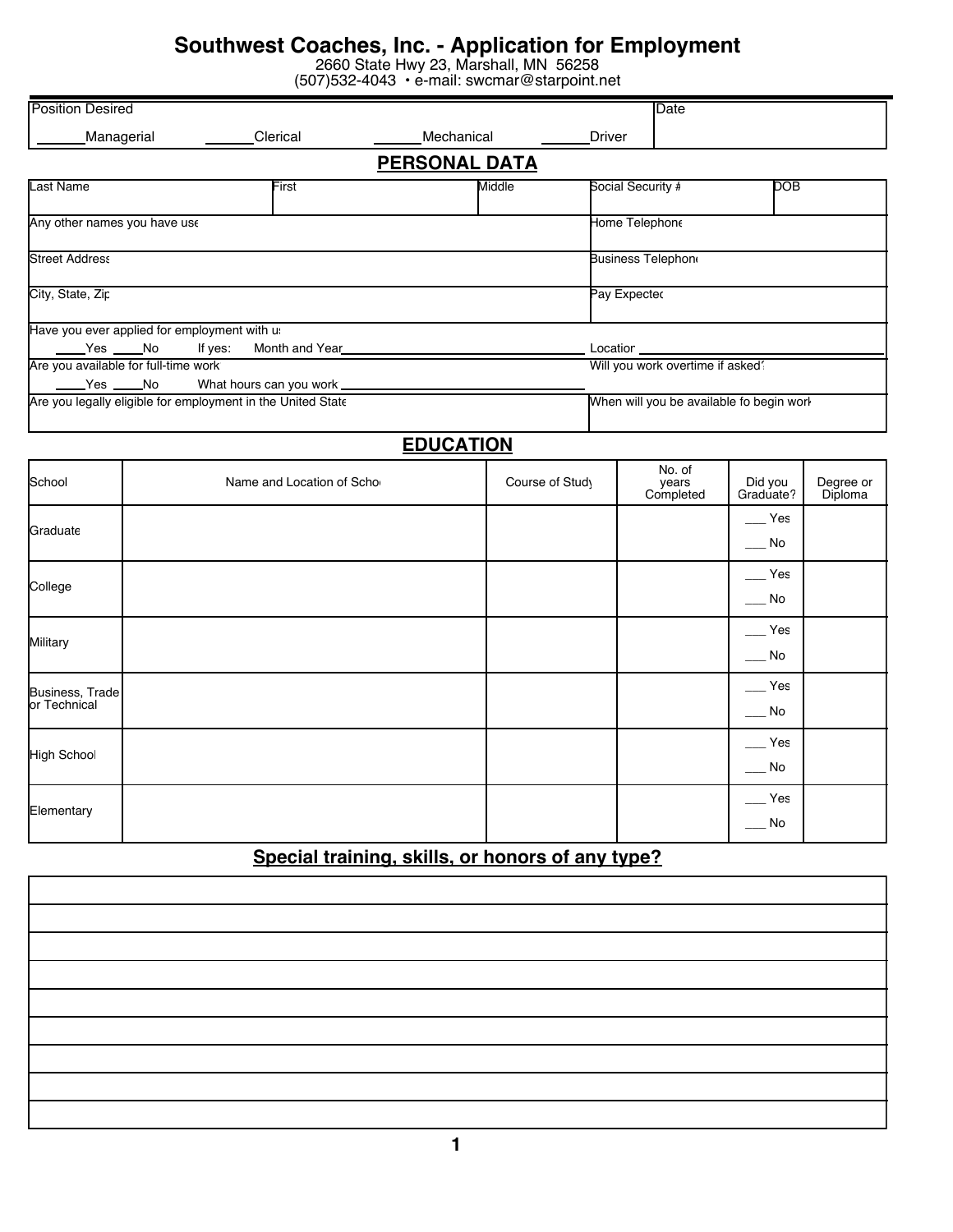## **Southwest Coaches, Inc. - Application for Employment**

2660 State Hwy 23, Marshall, MN 56258 (507)532-4043 • e-mail: swcmar@starpoint.net

### **MEMBERSHIP IN PROFESSIONAL OR CIVIC ORGANIZATIONS**

(You may exclude those that may disclose your age, race, color, creed, marital status, religion, national origin, sexual preference, handicap, veteran status, or with regard to public assistance, membership or activity in a local commission)

### **EMPLOYMENT FOR LAST FIVE YEARS**

Please give accurate, complete full-time and part-time employment record. Start with your present or most recent employer.

| <b>Company Name</b>                  | Telephone           |                        |  |
|--------------------------------------|---------------------|------------------------|--|
|                                      |                     |                        |  |
| <b>Address</b>                       |                     | Employed (month & year |  |
|                                      | From                | To                     |  |
| Name of Supervisor                   | Weekly pay          |                        |  |
|                                      | Start               | Last                   |  |
| State job title and describe your wo | Rreason for Leaving |                        |  |
|                                      |                     |                        |  |
|                                      |                     |                        |  |
|                                      |                     |                        |  |

**2**

| <b>Company Name</b>                  | Telephone              |      |  |
|--------------------------------------|------------------------|------|--|
|                                      | -                      |      |  |
| <b>Address</b>                       | Employed (month & year |      |  |
|                                      | From                   | To   |  |
| Name of Supervisor                   | Weekly pay             |      |  |
|                                      | Start                  | Last |  |
| State job title and describe your wo | Rreason for Leaving    |      |  |
|                                      |                        |      |  |
|                                      |                        |      |  |
|                                      |                        |      |  |

**3** Company Name **Address** Name of Supervisor State job title and describe your wo **Telephone** Employed (month & year) Weekly pay Rreason for Leaving From To Start Last ( ) -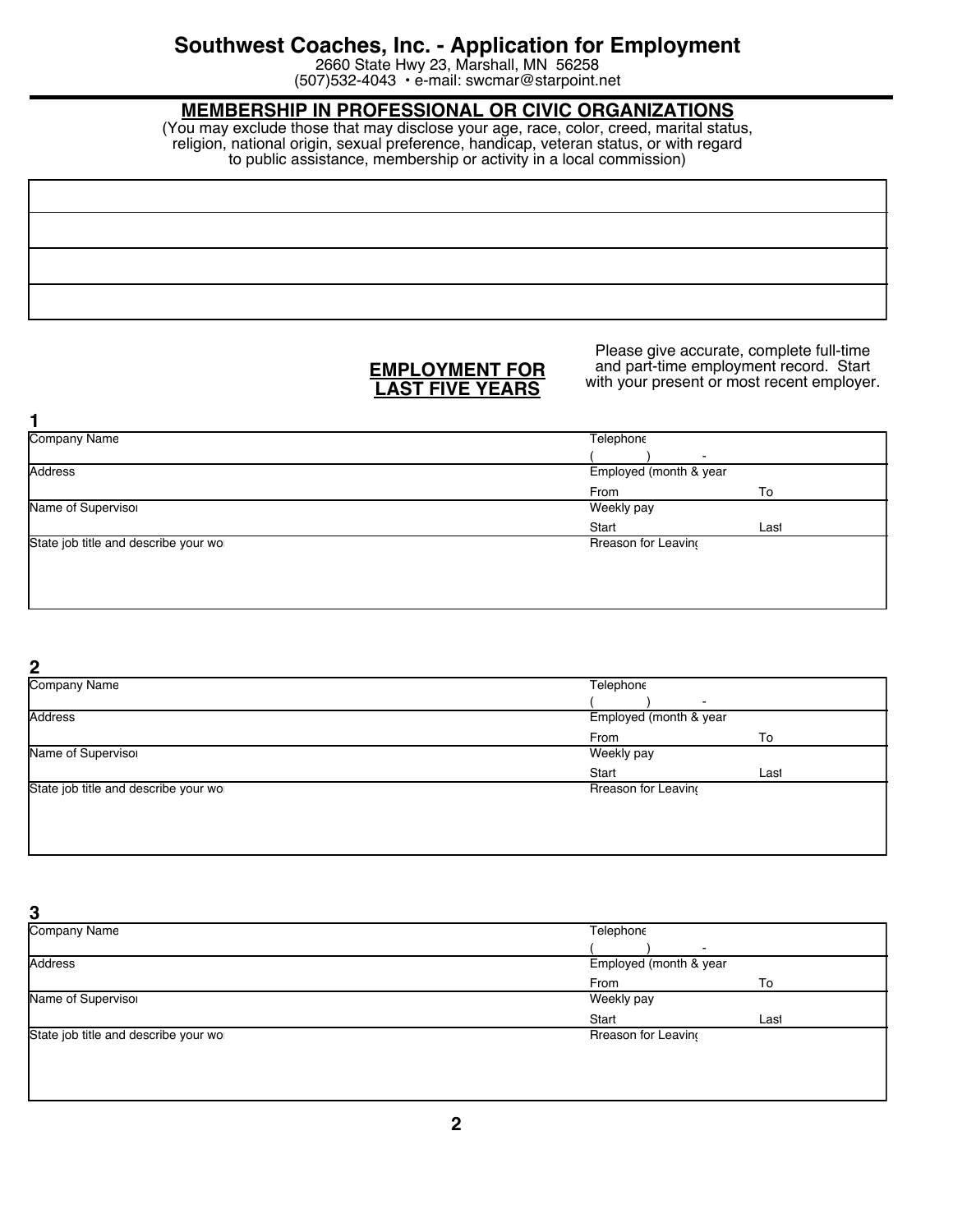2660 State Hwy 23, Marshall, MN 56258 (507)532-4043 • e-mail: swcmar@starpoint.net

| 4                                    |                            |                        |  |
|--------------------------------------|----------------------------|------------------------|--|
| <b>Company Name</b>                  | Telephone                  |                        |  |
|                                      | $\overline{\phantom{0}}$   |                        |  |
| <b>Address</b>                       |                            | Employed (month & year |  |
|                                      | From                       | To                     |  |
| Name of Supervisor                   | Weekly pay                 |                        |  |
|                                      | Start                      | Last                   |  |
| State job title and describe your wo | <b>Rreason for Leaving</b> |                        |  |
|                                      |                            |                        |  |
|                                      |                            |                        |  |

#### **Explain Any Gaps In Employment**

| Have you ever been discharged by a prior employe                                                                                                                     |
|----------------------------------------------------------------------------------------------------------------------------------------------------------------------|
|                                                                                                                                                                      |
|                                                                                                                                                                      |
| How many days were you absent in the last five years without prior permission of your employer for reasons other than illness of yourself or an immediate<br>member? |
|                                                                                                                                                                      |
| How many days in the past five years were you tardy in reporting for work for reasons other than illness of yourself or an immediate family me                       |
|                                                                                                                                                                      |
|                                                                                                                                                                      |
| Why are you interested in the position                                                                                                                               |
|                                                                                                                                                                      |
|                                                                                                                                                                      |

|                | List three personal references (include full name, address, and phone number |  |             |  |
|----------------|------------------------------------------------------------------------------|--|-------------|--|
| 1              | Name                                                                         |  | Telephone # |  |
|                | <b>Address</b>                                                               |  |             |  |
| $\overline{c}$ | <b>Name</b>                                                                  |  | Telephone # |  |
|                | <b>Address</b>                                                               |  |             |  |
| 3              | Name                                                                         |  | Telephone # |  |
|                | <b>Address</b>                                                               |  |             |  |